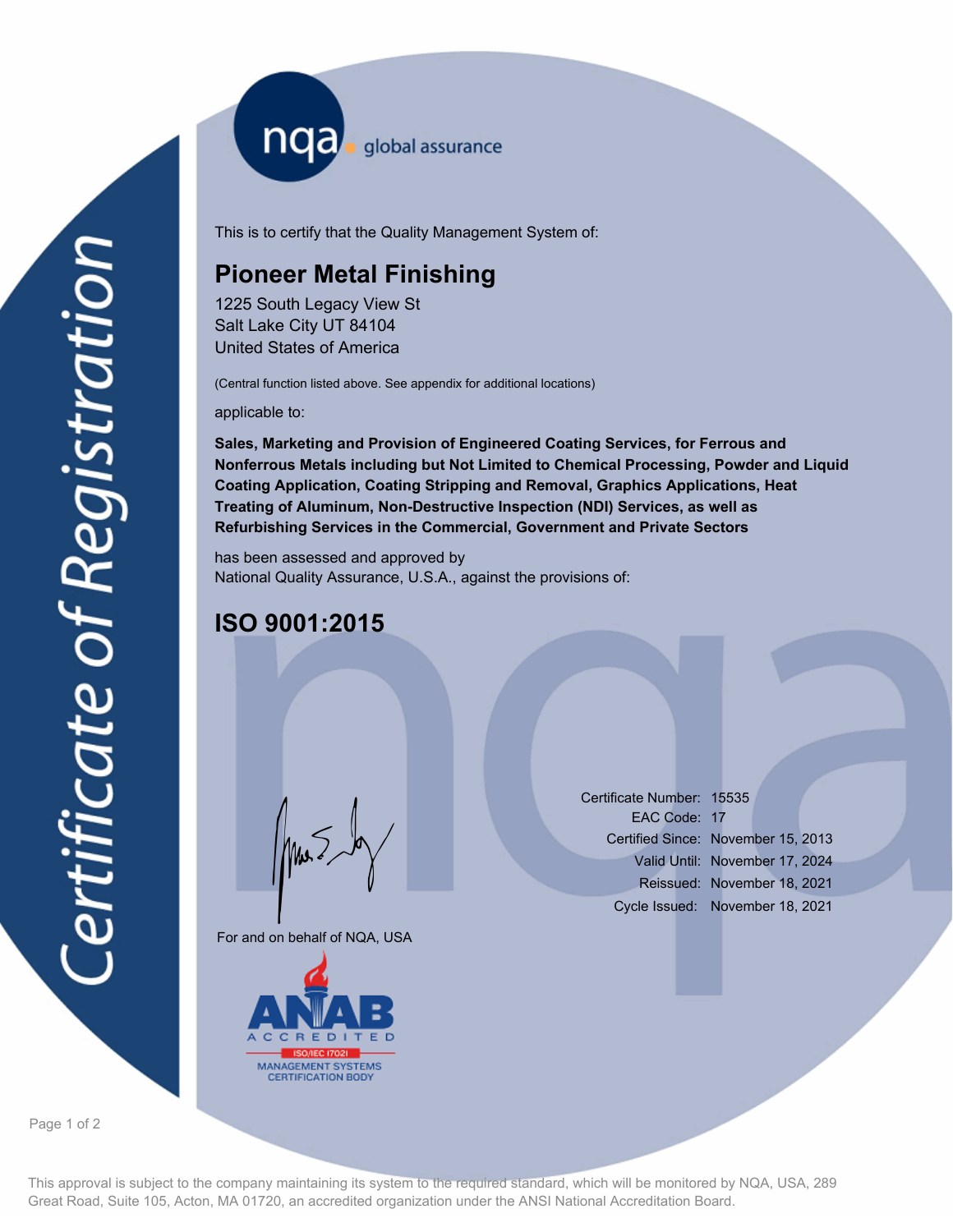nqa. global assurance

Appendix to Certificate Number: 15535

### **Includes Facilities Located at:**

#### **Pioneer Metal Finishing**

Certificate Number 15535 1225 South Legacy View St Salt Lake City UT 84104 United States of America

### **Pioneer Metal Finishing**

Certificate Number 15535 1930 S 4650 W Salt Lake City UT 84125 United States of America

Sales, Marketing and Provision of Engineered Coating Services, for Ferrous and Nonferrous Metals including but Not Limited to Chemical Processing, Powder and Liquid Coating Application, Coating Stripping and Removal, Graphics Applications, Heat Treating of Aluminum, Non-Destructive Inspection (NDI) Services, as well as Refurbishing Services in the Commercial, Government and Private Sectors

Sales, Marketing and Provision of Engineered Coating Services, for Ferrous and Nonferrous Metals including but Not Limited to Chemical Processing, Powder and Liquid Coating Application, Coating Stripping and Removal, Graphics Applications, Heat Treating of Aluminum, Non-Destructive Inspection (NDI) Services, as well as Refurbishing Services in the Commercial, Government and Private Sectors

> Certified Since: November 15, 2013 Valid Until: November 17, 2024 Reissued: November 18, 2021 Cycle Issued: November 18, 2021

Page 2 of 2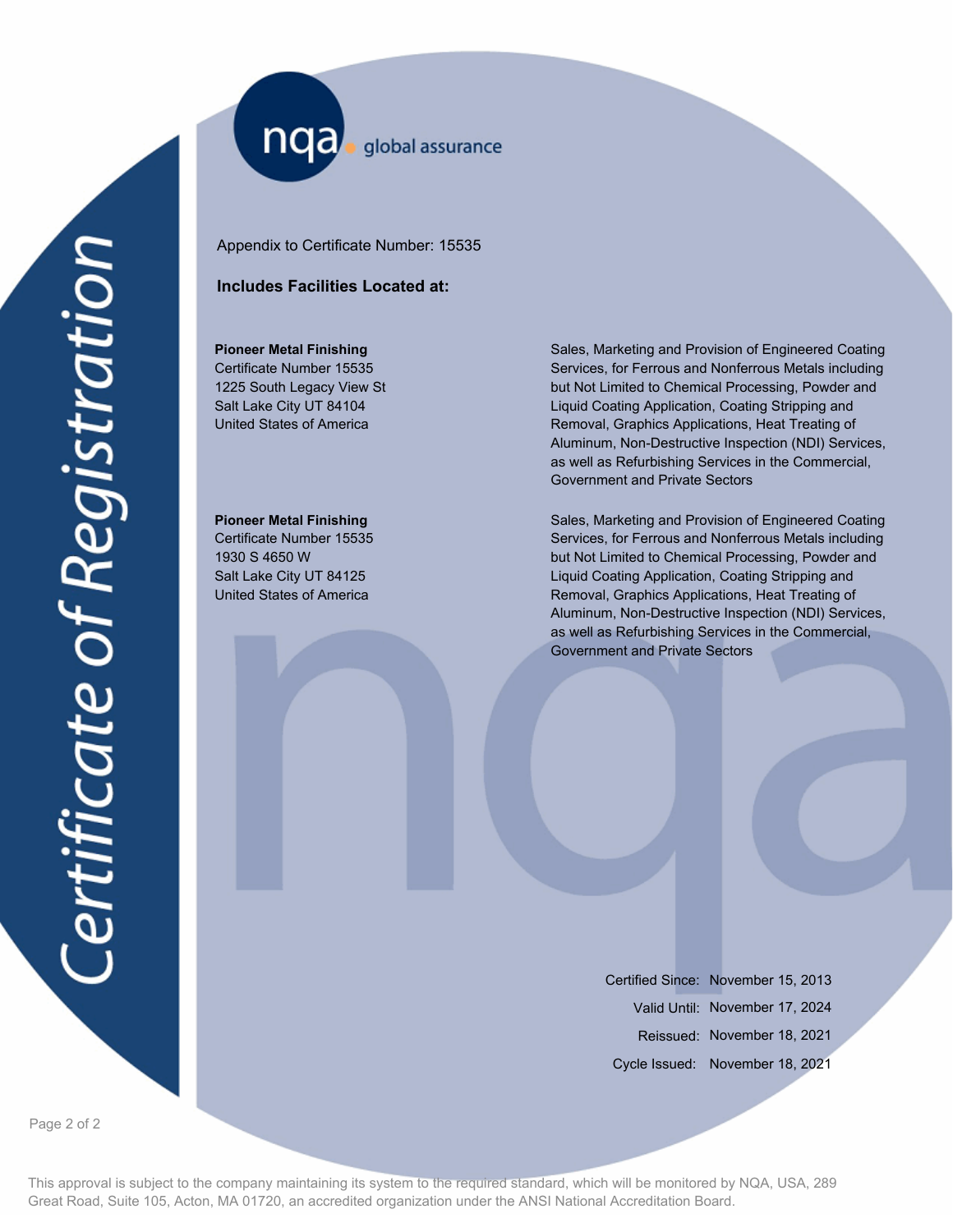nqa <sub>global assurance</sub>

This is to certify that the Environmental Management System of:

# **Pioneer Metal Finishing**

1225 South Legacy View St Salt Lake City UT 84104 United States of America

(Central function listed above. See appendix for additional locations)

Applicable to:

**Sales, Marketing and Provision of Engineered Coating Services, for Ferrous and Nonferrous Metals including but Not Limited to Chemical Processing, Powder and Liquid Coating Application, Coating Stripping and Removal, Graphics Applications, Heat Treating of Aluminum, Non-Destructive Inspection (NDI) Services, as well as Refurbishing Services in the Commercial, Government and Private Sectors**

Has been assessed and approved by National Quality Assurance, U.S.A., against the provisions of:

## **ISO 14001:2015**

For and on behalf of NQA, USA.

Mus



Certificate Number: EN16120 EAC Code: 17 Certified Since: November 18, 2015 Valid Until: November 17, 2024 Reissued: November 18, 2021 Cycle Issued: November 18, 2021

Page 1 of 2